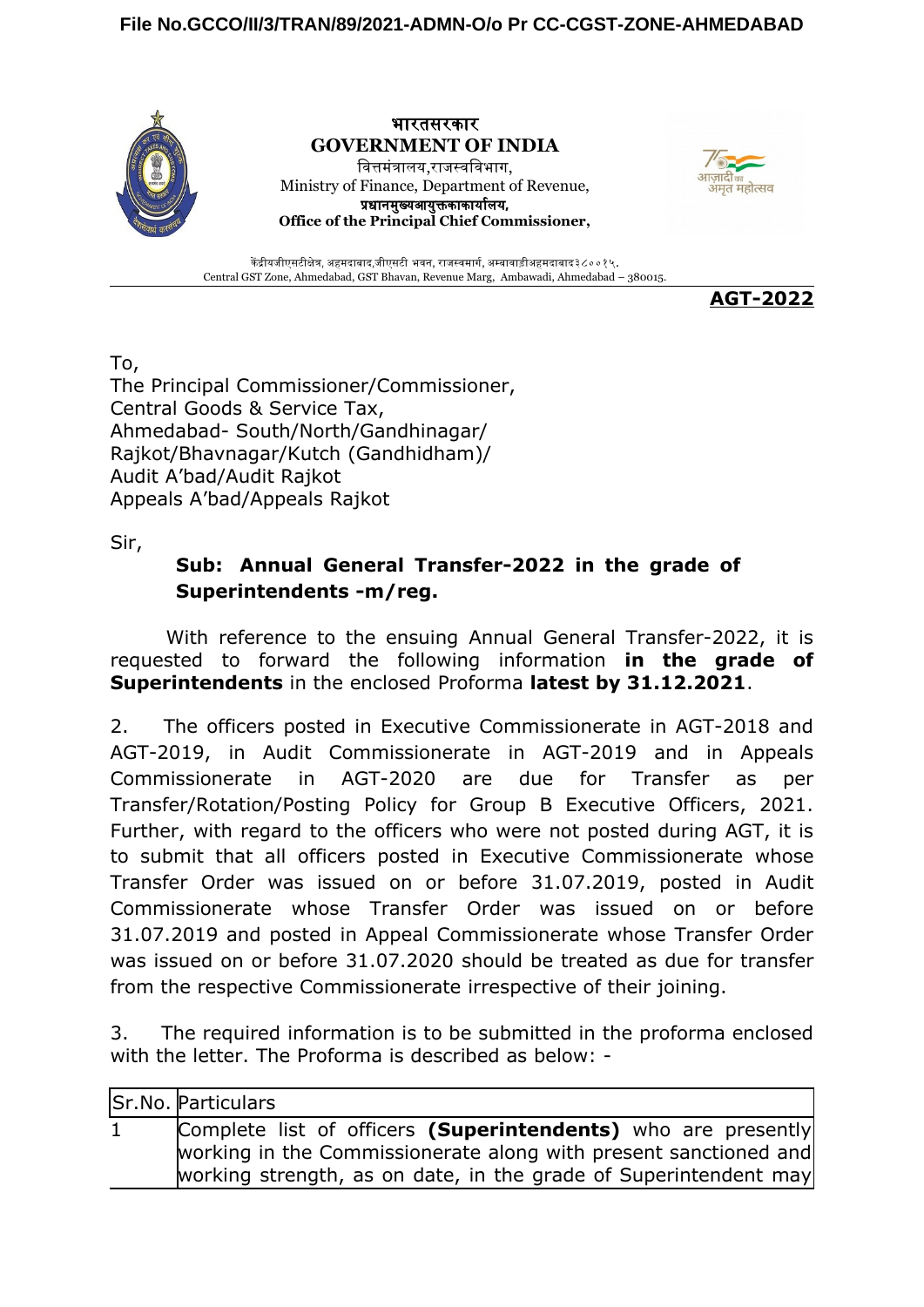|                | be furnished- Annexure-S/A                                                                                                                                                                                                                                                                                       |
|----------------|------------------------------------------------------------------------------------------------------------------------------------------------------------------------------------------------------------------------------------------------------------------------------------------------------------------|
| $\overline{2}$ | History of posting of such officers (Superintendents) from the<br>date of joining in the grade of Inspector, who are due for transfer<br>to other Commissionerates during AGT-2022 as per the<br>Transfer/Rotation/Posting policy for Group B Executive Officers,<br>2021 and para 2 above - <b>Annexure-S/B</b> |
| 3              | History of posting of remaining officers (Superintendents) from<br>the date of joining in the grade of Inspector, who are not covered<br>in Annexure-S/B <b>- Annexure-S/C</b>                                                                                                                                   |
| $\overline{4}$ | List of Officers (Superintendents) of Commissionerates who are<br>not clear from Vigilance angle and are due for transfer in AGT-<br>2022- Annexure-S/D                                                                                                                                                          |
| 5              | List of Sensitive and Non Sensitive Posts in Commissionerates;<br>lidentified in terms of directions issued from time to time-<br>Annexure-S/E                                                                                                                                                                   |
| 6              | List of officers (Superintendents) of Commissionerate posted<br>outside Commissionerate on Deputation/loan basis/Rotational<br>Transfer basis (irrespective of their posting tenure in the<br>Commissionerate) <b>- Annexure- S/F</b>                                                                            |
| $\overline{7}$ | List of officers (Superintendents) of Commissionerate who have<br>completed more than 10 years in all Directorates/ SEZs as per<br>para 6 of the Transfer/Rotation/Posting Policy for Group B<br>Executive Officers, 2021 - Annexure- S/G                                                                        |

4. CGST Ahmedabad South Commissionerate is requested to report desired information for officers working in Principal Chief Commissioner's Office (PCCO) and CESTAT- Ahmedabad bench while preparing list of officers at Ahmedabad South.

5. It is further requested that no column of any annexure should be left blank. In case of Nil detail in a particular column or annexure, 'NIL' must be mentioned in the respective column or annexure and each annexure should be on separate page. All the details mentioned in the annexures must be verified from the service book / record of the officer concerned and it should be attested by AO/CAO or the concerned officer with remarks *"checked from Service Book/other relevant record", duly countersigned by the Additional/Joint Commissioner (P&V) invariably.* Further, if any officer exempted from his due rotation/transfer in any category during AGT-2021 considering his request on the reasons narrated in the Policy, this fact may specifically be mentioned against name of such officers in the remark column of the respective annexure.

6. All the officers who had been transferred subsequent to AGT on the basis of representation/request received shall also be due for rotation, if they have completed their due/prescribed tenure.

7. It is also requested that all the above Annexures must be submitted